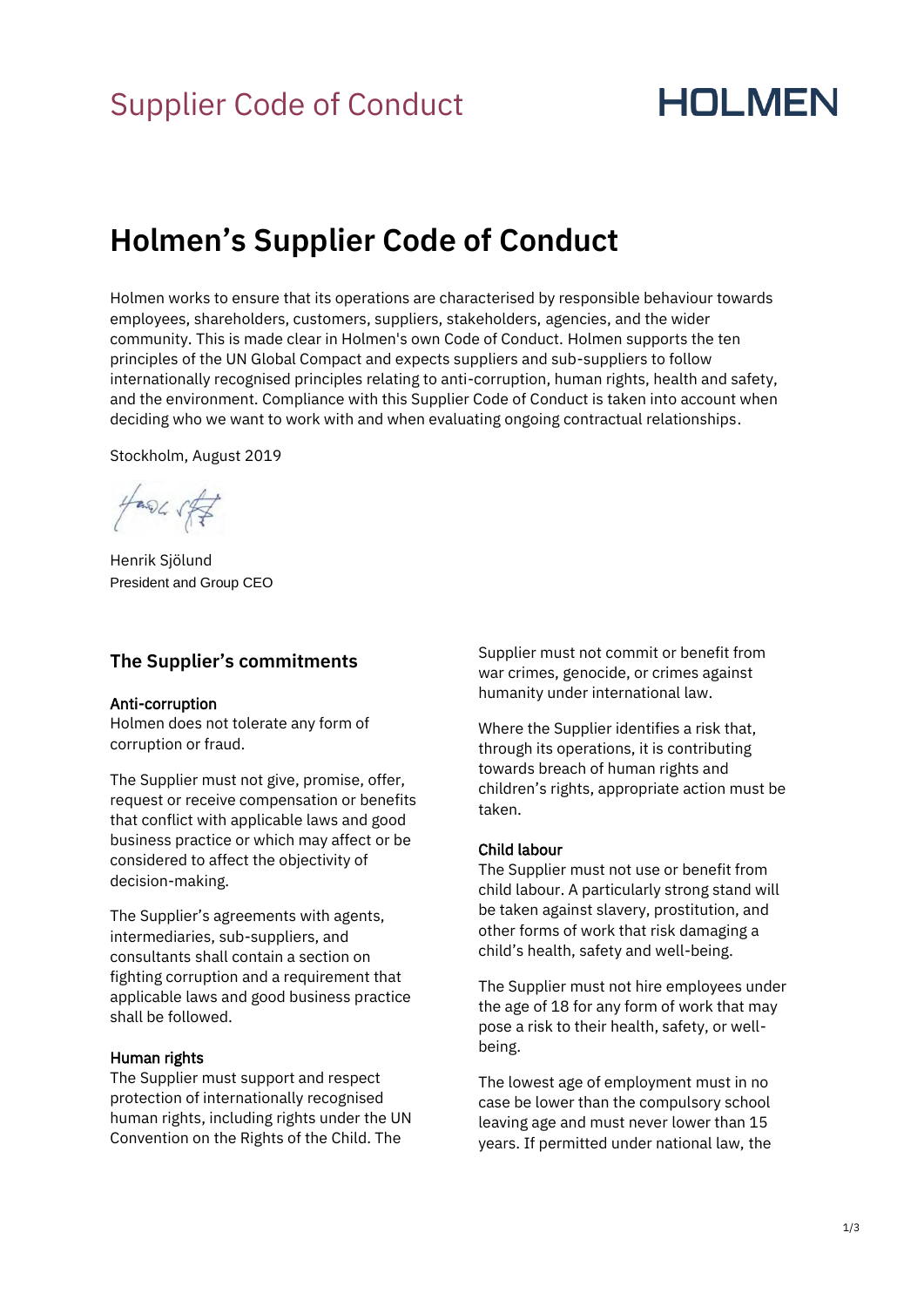# Supplier Code of Conduct

Supplier may employ children aged 12–15 for "light work" or on an apprenticeship scheme. Wages shall be paid, and the work tasks must be simple and not interfere with schoolwork.

#### Forced labour

The Supplier must not use or benefit from any form of forced labour. Forced labour is considered to include debt bondage or other forms of slavery, forced prison labour, hard labour or human trafficking. Employees must be able to move freely during their employment and must be free to leave their employment following termination in line with applicable legislation and agreements. The Supplier is thus not permitted to withhold the employees' pay, benefits, property or documents, such as ID documents and travel documents.

#### Freedom of association

The Supplier must not prevent or work against the right of each employee to join, or refuse to join, a union or other organisation. The Supplier shall recognise the employees' chosen representatives and negotiate with them in good faith on all key issues affecting the workplace.

If unions are not permitted in the area where the operation is located, or if only stateapproved organisations are permitted, the Supplier must not prevent the employees from gathering independently under other forms to discuss issues concerning their work, and the Supplier must offer the employees a forum for bringing up workrelated concerns with the management.

#### Health and safety

The Supplier must provide a healthy and safe working environment, including the Supplier's own workplace, during transports and within Holmen's areas.

Health and safety work are to take a preventive approach and in accordance with applicable legislation. Risks must be constantly evaluated, and protective measures taken. The Supplier must provide protective equipment and safety training for carrying out tasks.

Employees must not be exposed to risks inherent in the work environment that may pose a danger to life without them first being informed about the dangers and the safety measures that have been taken.

The Supplier is to ensure that its employees must contribute to their own and their colleagues' healthy and safe working environment, by acting in a safe manner and complying with existing instructions and procedures and also by addressing risks and incidents. The Supplier must not, in any circumstances, submit employees to harsh, inhumane, or abusive treatment or punishment.

### Gender equality, diversity and equal opportunities

All decisions concerning employment must be based on relevant and objective criteria such as competence, experience, and performance. The Supplier's employees are to be treated with dignity and respect and given equal development opportunities. There must be no incidence of discrimination, harassment, abuse or threats in the workplace.

### Pay, working hours and other terms of employment

The Supplier must pay a living wage that meets the requirements regarding a as set out in law or in an agreement. The wage must be paid regularly and in the form of legal tender.

The Supplier's employees must be provided with a written, comprehensible, and legally binding contract of employment.

The Supplier must comply with applicable legislation, agreements, and industry standards regarding working hours. The employees are entitled to at least one day off per week and they are to be given sufficient breaks during their work and sufficient daily rest between shifts. The Supplier must give its employees paid holiday every year, plus sick leave, and parental leave.

The Supplier must respect employees' privacy and handle personal data in confidence and in line with applicable legislation.